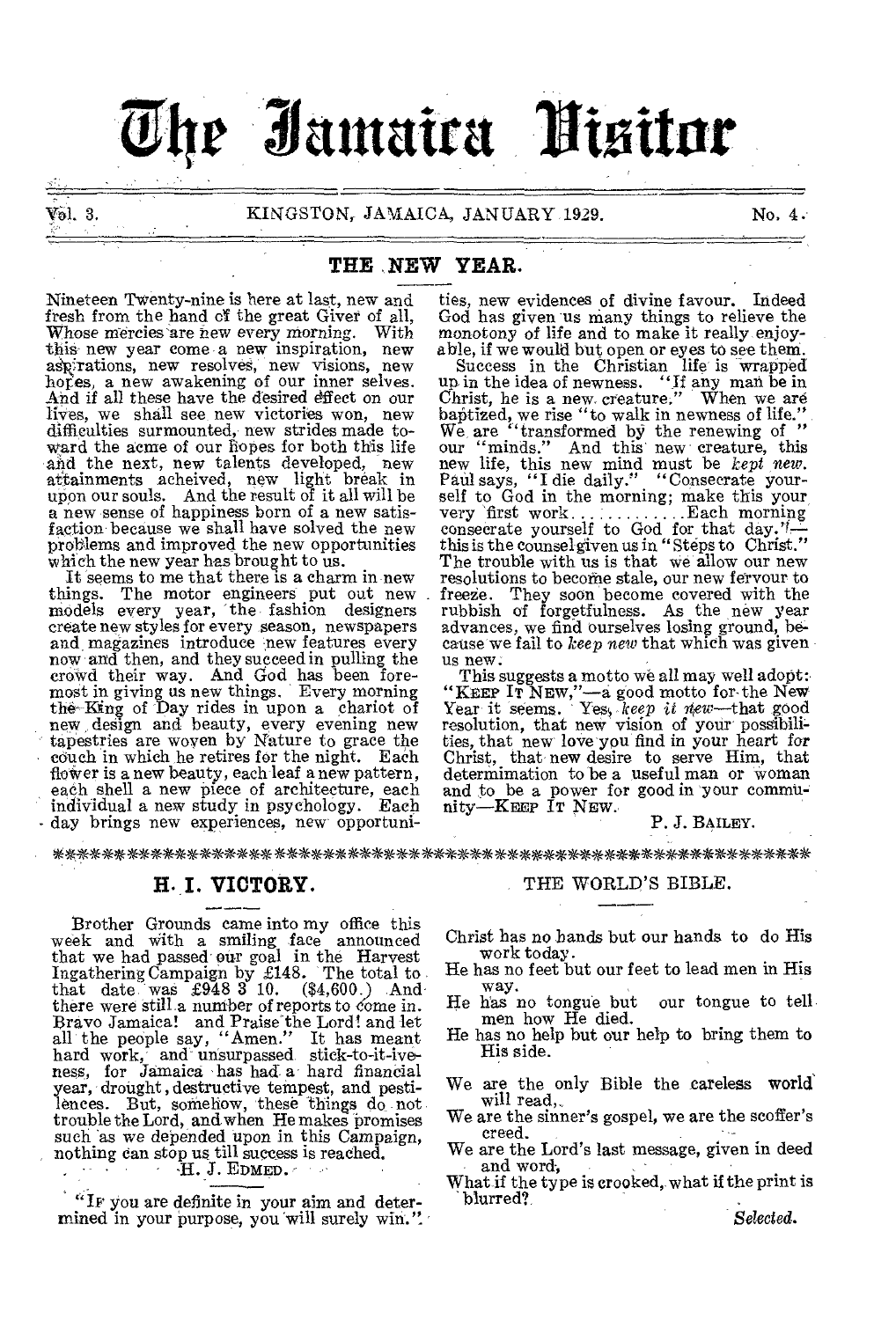### **Church Buildings,**

The splendid work being done by several of our lay members is producing quite a crop of new companies. In the mails we are ccn-stantly receiving information showing how the Lord is blessing the evangelical efforts of certain sections of chuithes, that seem to keep themselves warm in the love of God by going into the highways and byways and proclaiming the truth. We are sure that this is pleasing to the Lord, and it is to us, and we praise His name for the results that are revealed in the increase of-our membership. We pray that this spirit may grow more and more. We see no reason why small companies of singers and speakers should not go to selected spots and systematically present the truth of God—the Message fcr these days. Such bands conducted in a decorous and orderly way'' will always have our appreciation, and<br>our ordained ministers. stand ready to a man<br>to give help as it may be needed.<br>But in the enthusiasm of success; we need<br>to keep well balanced, and to avoid any step.

that might counteract our good work. The raising of a new company naturally creates the demand for a church building, and here, we would sound a note Of warning againat trying to move faster than the providence of God indicates. Our Lord once suggested a building policy worthy of our thought. He said, "Which of you, intending to build a tower, sitteth not down first and counteth the cost, whether ye have sufficient to finish it: Lest haply, after he bath laid the foundation, and is not able to finish it, all that behold it begin to mock him, saying This man began to build, and was not able to finish it."-Luke 14: 28-30: This shows that well matured plans should be prepared, and provision made for-finishing the work before it is begun. I amconvinced after many years of observation that it is far easier to enlist active interest in a contemplated building *before* it is built than afterwards. Therefore one of the first things to do is to formulate plans for r

The site should be spacious enough to allow for future enlargement of the church building, and situated in a populated part, so there will be opportunities for missionary work for the members, and the public may have an opportunity to attend the services.<br>Why hide our buildings? Bring them where they can be seen as witnesses to the, Truth. Size of building:-This must be decided by tie number of members and the surrounding population. If the company is small and poor, build a smally room at the back of the ground for present necessities-later, when the membership grows,, this - can be used as an annex at the back. It could be, say  $22'x14' \sim$ <br>the 22' forming the width of the larger building<br>later on:

The building should be neat, well ventilated, rat and ant proof; and all plans should be previously,submitted to the Conferene

The Sanitary Accommodation should be an example of Christian cleanliness and propriety. In this matter, Seventh-day Adventists should be an example to the community.

Until the large building is constructed, the spare ground can he utilized by growing produce and selling to help raise the needed funds, each member becoming responsible for the cultivation of a portion.

Buy nothing on credit, and do not expect the Conference to give money to help you out of a crisis created by an ill-planned enterprise.

Herbert J. Edmed.

### **News Items Worth Noting.**

### W.I.T.O.

;Elder R. J. Sype has written the following- report of the Week of Prayer: "We have just. closed our Week of Prayer, and the Lord has<br>come very near by His Holy Spirit. We feel<br>that we have had a very blessed season<br>Elder Meeker has been a great help to us.<br>....I am very happy with my work and trust<br>that the Lo are being put forth for our young people in this institution."

Six of the students enrolled in the Jamaica Histery, and Geography class made Grade I in their semester examination. They are as follows:

Miss Lillith Newman, Miss Iris Blair, Miss Violet Jackson, Miss Sybil Brooks, Mr. Arthur Brumley, Mr. Linyal Russell.

Professor and Mrs. Rathbun, Pastor and Mrs.Meeker, Mis Harrison, Pastor and Mrs. Sype and others gave an appreciated musical and literary programme at the Grove Town<br>church in November. A silver collection was taken at the door for the benefit of repairs on their church.

Our students, teachers, and friends had the<br>special privilege of a health lecture by Doctor Estoffery of the Jamaica Health Bureau on Saturday night, in December. By lantern slides he showedvery impressively how-germs pass from one person to another.

Mount Peace.—We have been working in the district of :Mount Catherine from November, visiting the homes of the people and conducting, open air meetings. On Sunday, December 2, about fifty persons assembled to hear Bro. Gilliam, who spoke on the subject of the Seven Last Plagues. We are glad of this interest, and are determined to stand by our leader,<br>whose health is not good, as he sows beside all waters.

Irene A. Scarlett.

Pastor A. R. Ogden Pres. of the Antillian Union Mission, has taken up his residence pernianently-in'Havana, Cuba.

 $\omega_{\rm{max}}$  $\Delta\omega_{\rm{max}}=0.5$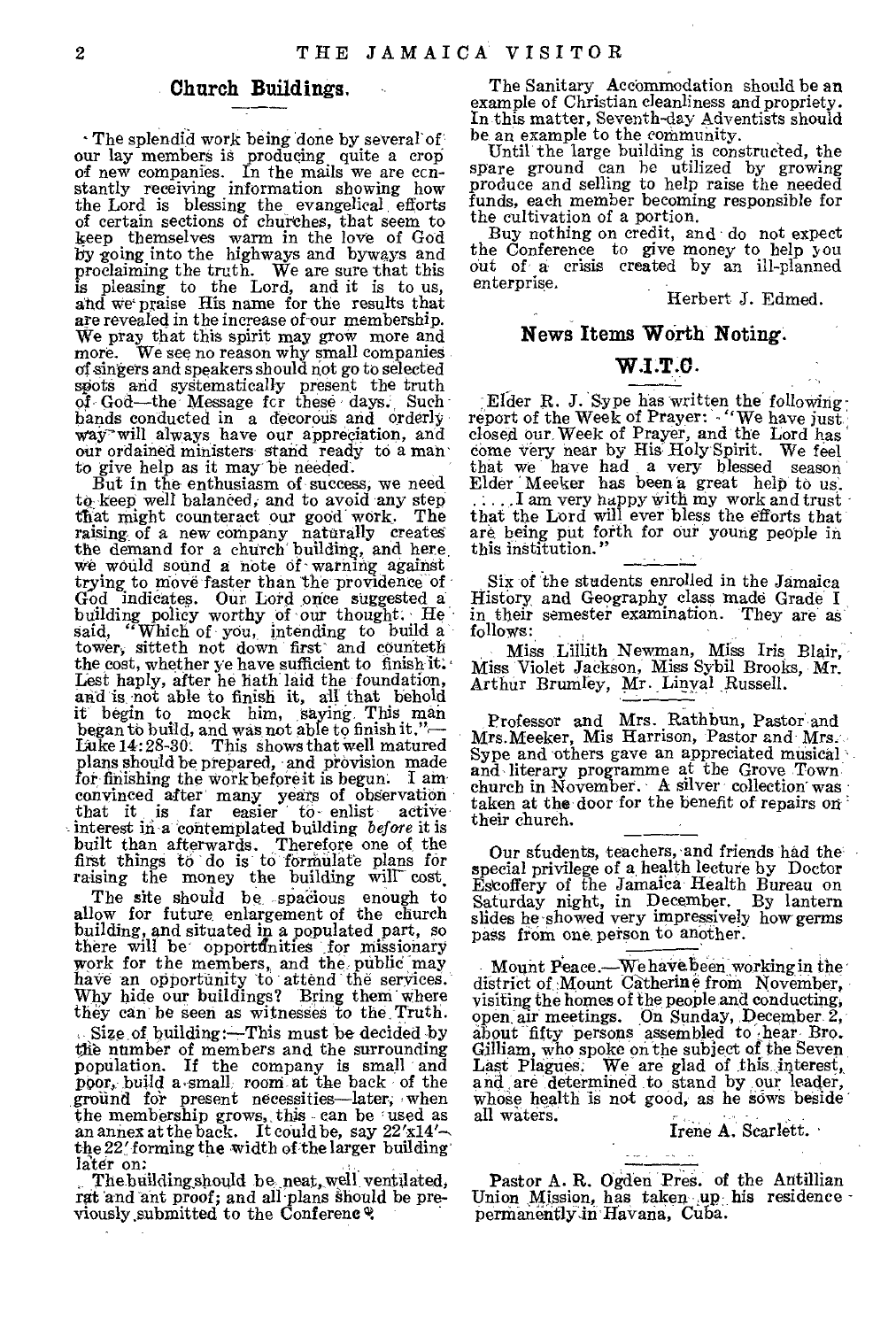### Montego Bay.

While touring this end of Jamaica, Pastors Edmed and Meeker spent a week end, Nov.  $-11$ , with the above church. It was the President's first visit, and the meetings were Well attended. During their stay\_ stirring addresses were given, calling upon all to make the Sabbath observance a sign of a truly Sanctified life, and showing the value of the Harvest Ingathering Campaign as a soul-winning agency by bringing converted mem-bers into touch with the people. Sabbath the 10th, was a day long to be remembered for the touching response that was given to an appeal for the full consecration of all. Thewhole Church responded.

Sunday evening we -took the Pastors to visit a new company at Salt Spring which ha s become interested through meetings conducted by the writer and other bretheren. The attendance was good, and the people greatly enjoyed Pastor Meeker as he taught the children to sing "Jesus loves me" in the Chinese language. Paster Ed med also told about Africa, and preached on the Sabbath question. At seven p.m., Pastor Edmed spoke to the largest congregation we have had for along time, on The Second Coming of Christ, and his touching presentation caused two persons to decide for  ${\rm Christ.}$ 

In spite of very bad weather, we held another meeting at Salt Spring the next week, and four more stepped out. We praise the Lord for these precious experiences, and -ask an interest in your prayers.

> A. M. Lawrence. :o::

### **A** Tour Through Cornwall.

On Monday, October, 29, I left Kingston by morotcycle, my objective being the churches in Cornwall, and my purpose to help forward the Harvest Ingathering and Missionary Volunteer activities of our faithful believers in this part of the island. This meant an itinerary of over 500 miles occupying five weeks. Across smiling plains, up winding river valleys,<br>
over rugged mountains, through gorgeous<br>
ravines the path led. Yet through it all I could recognise the protecting hand of God, averting many an accident that might have ended" seriously. But however varied the scenery might have been, however different the various experiences by the Way, there was one thing that I found the same wherever I went, and that was the great deSire on the part of God's people to see His work go forward, both at borne and abroad.

It was my privilege to visit the following churches in the order I shall name then:

Southfield, Newell, Santa Cruz, Jointwood, White Hill, Canaan, Fustick Grove, Contented Hall, Beeston Spring, Darliston, Lamb's River, Seaford Town, Vaughnsfield, Little London, Sheffield, March Town, Mount Peace, Mount

Carey, Axe and Adze, Montego Bay, Orange, St. Ana's Bay, Blitte nville, Mandeville, Grove Town. I spent the Sabbaths at Jointwood, Darliston, March Town, Montego Bay and Mandeville.

Every church was working at Harvest Ingathering. ThOugh in some places the result was poor on account of prolonged drought during the first half of the year, no one was dis-Couraged; every church leader was determined to do his best toward reaching the goal, In other places the result was much better. On November 3, Jointwood had nearly reached half its goal of £18; on the 5th the little church at Canaan had £3 out of £5; March Town, on the 17th had £14 out of £20; Montego Bay, on the 24th, had over £18 out of £20, and the small company at Orange had raised three-fourths of their goal of £6. We are sure that these and:many others will have reached their goals before the end of the year. I should not forget to mention that Seaford Town on the 12th had over £5 out of a goal of £7, nor that the young people have been doing their share of. the lifting.

The young people are also going forward in the work of their department. At Newell, March Town, Mount Carey, Montego Bay and. St. Ann's Bay I found them proceeding with Standard of Attainment work, while Jointwood, White, Hill, Vaughnsfield, Axe and Adze and Orange decided to start classes. Some societies that do not yet have the "Gazette" will be securing it soon, and, too, several are plan-<br>ning to secure the "Memoranda of Attendance and Work." In fact, Contented Hall raised

Readers of the "Visitor" already know that. our small faniily of church schools has been increased by one—Contented Hall. In connee= tion with the school a Junior M. V. Society is to function, and the church has raised the, money needed to supply the teacher with the Junior M. V. Manual. This is as it should be: in every church school.

I wish some of our young people who are care-, less in reporting had been with me at Darliston and March Town, and seen little children who could barely write filling out their report' blanks in M. V. meeting. It would surely in-<br>spire them to greater faithfulness in this respect. If everyone would be faithful in reporting, our' reports would be twice as big as they are at present.

### *continued* on *page* 7.

### Church Officers Please Notice.

The General Conference have passed on the two following resolutions:

1. We recommend, That the Sabbath School time be limited to one hour and a quarter and that we discourage the using of the Sabbath School time or organization for the gathering of Missionary reports, for the planning and conducting of Harvest Ingathering or othercampaigns and for the promotion of any other

*continued on vagg,4* .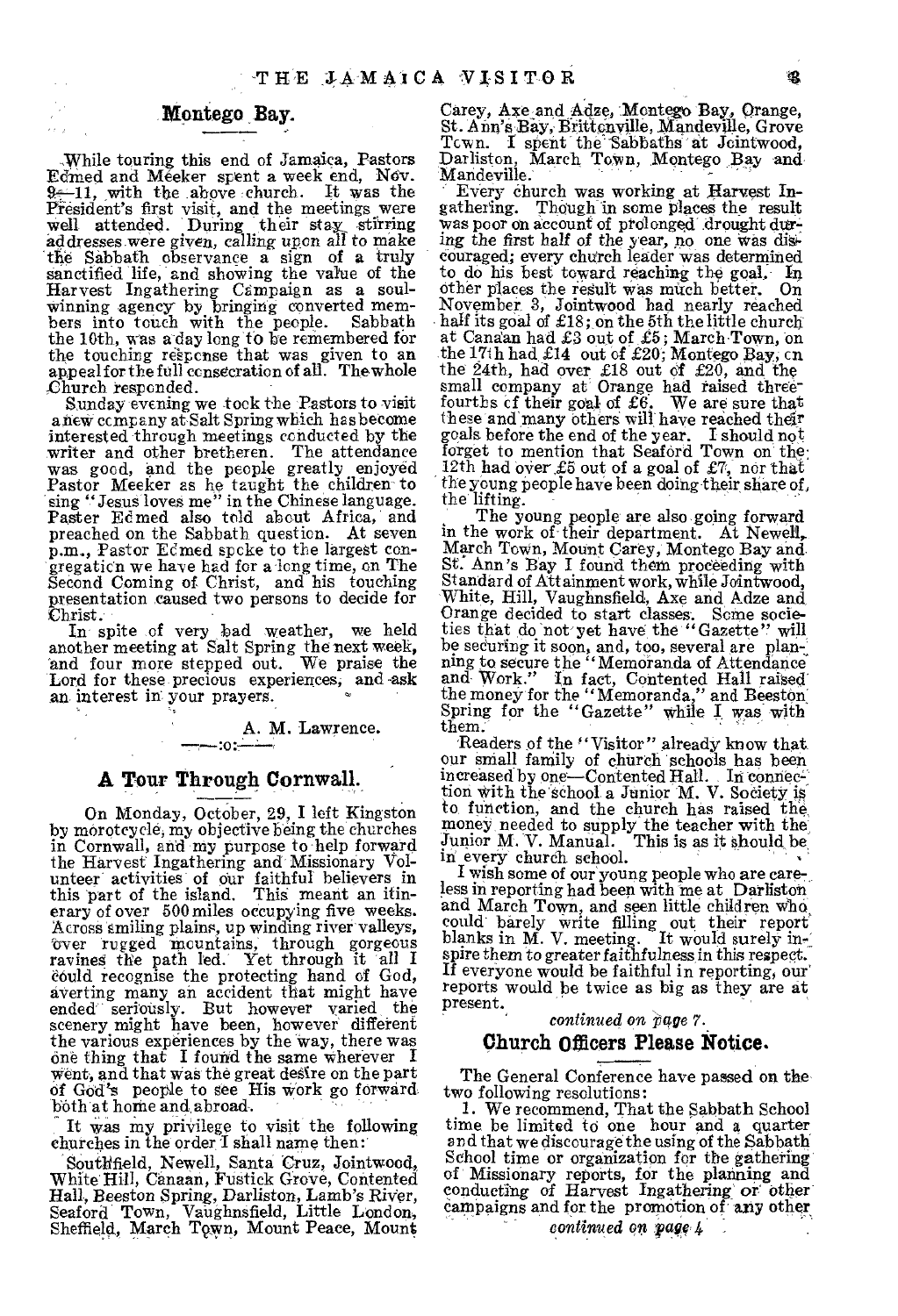### **HOME MISSIONARY .DEP'T. Home Missionary Notes.**

It was a great pleasure to me to visit several of the churches during the Week of Prayer. In spite of the rains, I found our brethren meeting together to seek God for -spiritual strength.

In every meeting I attended there were those present who are not members of the S. D. A. Church. On various occasions opportunity was given for such to take their stand, and nearly all responded stating their determination to cast in their lot with the commandrnent-keeping people of God.

While visiting the churches, I explained to the members the plan of our book selling cam-<br>paign. They all heartily responded. Over<br>three hundred of the small, books were left in the hands of our laY Workers. The proceeds of these books to go to a Conference Church Building fund. Let us pray that God will bless our efforts to improve and build our churches. As we pray, let us each be willing to co-operate in service which God has promised to reward. He says His word shall not return unto Him void. Our literature contains the words of life, and should be scattered everywhere.

We see that some of the churches are late in remitting their Harvest Ingathering money. This should he sent in so as to be included in the 1928 reports. - Our Conference is al- -ready singing the Jubilee Song, for we are more that £50 over the goal. Really, we expect that when all funds are in, our Conference will receive fully £900. Our goal as you remember, is £800.

Missionary activity is of vital importance to the health and prosperity of the church. In order that more interest might be aroused, time must be giVen to this phase of the work: It is the plan of our Home Missionary Department that each week a fifteen minute service be held immediately following the close of the Sabbath School. This service should be devoted to the securing of reports of missionary work, announcing plans for church missionary activi, ties, and for the- promotion of the various campaigns, such as "Big Week", Harvest Ingathering, etc. The "Church Officers" Gazette" would help our church officers in fulfilling their duty, for it gives valuable instruction for the missionary programs. The sub-scription price is -3/9 per year. There should be at least one copy in every church.

What will the New Year yield in souls won for the Master? We invite you to join heart and soul in earnest endeavour to spread the truth, and assure you that God will add His blessing.

### Byron A. Meeker, H.M.S

### *continued from page*

project not directly related to Sabbath School work, this recommendation being in harmony with the counsel and action of the General

Conference Home Missionary Department. 2. We recommend, (a) The endorsement of the "Church Missionary Service" plan now being used in many of out churches.

(b) That this "Church Missionary Service" be held each Sabbath in all our churches, beginning immediately after the close of the Sabbath School and continuing not to exceed fifteen minutes.

(c) That this service be devoted to the securing of reports of missionary work, announc-ing plans for church missionary activities, and for the promotion of the various campaigns, such as Big Week, Harvest Ingathering, etc. :o.

### **PUBLISHING DEP'T.**

### **Notes Of** Progress.

Progress can be seen in our publishing department which represents another 'faith-testing activity. In 1906 our world sales of literature amounted to \$824,027, and we esteemed that to be a record at the time. But in 1927 our denominational literature realized \$4, 638, 127. But everybody does not seem to enjoy our prosperity in this line, judging by the statements a priest made to the Russian Catholics recently:<br>"The Seventh-day Adventists carry on a

very clever propaganda to win converts to their faith. The most powerful lever in winning, people is the kind of literature they produce. It is written up in a very subtle way, creating on the part of the people a strong desire to read more of such literature, until they are fully persuaded of said doetrines. The Seventh day Adventists are our greatest enemy for they are undermining the belief of our church members. We don't mind their 'p'reaches so much, but it is their literature that gives us trouble. We find it everywhere. Those people have sold \$6,000 worth of their literature in this district, and the worst part of it is our members of this (Greek Catholic) Church have purchased this literature, whereas you have hardly purchased a dollar's worth<br>of Catholic Literature.''

So we place our benediction upon our Colporteurs who so nobly scout the hills and dales and scatter the truth everywhere.

Activity in our local churches has produced an enormous circulation of our tracts. It is<br>reported in the "Digest" that in the first<br>six "months of 1927, 1,670,137 tracts were<br>distributed by our people. The writer adds,<br>"A TRACT A DAY is our solone, and if every<br>Sev

Those world crisis series of books that we have been handling for several years with such good results have surpassed all expectations in the magnitude of their sales. Up to February 1, 1928, almost twelve and a quarter millions of copies have been Sold. Says *The Digest,*  "Laying each page Side by side, there would be a band 110,453 miles long, or a belt four times around the earth."

Surely this is the Lord's doing, and it is marvellous!

 $\mathbb{R}^{\mathbb{Z}}$ 

HERBERT J EDMED.

4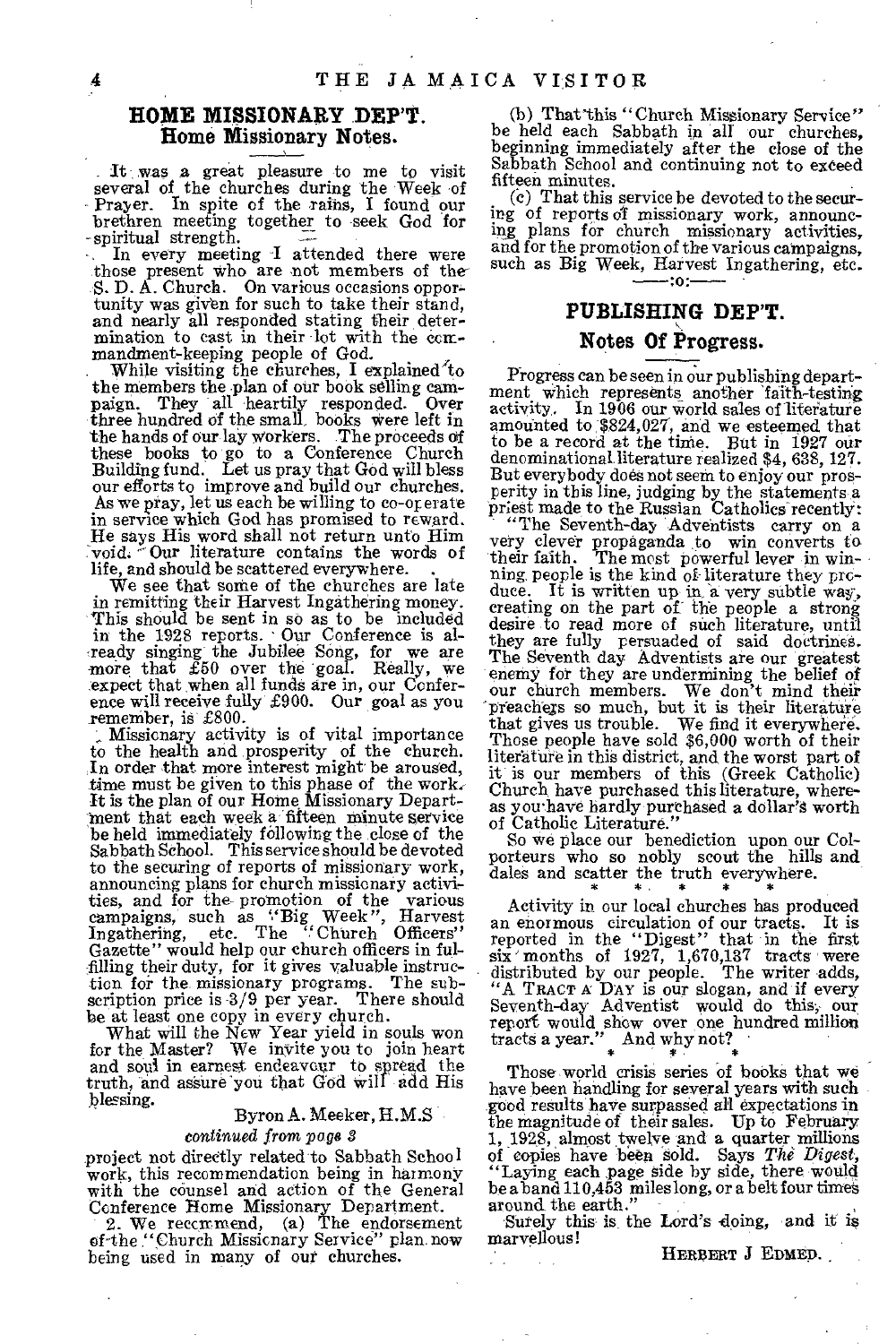### Isolated Members Take Courage.

We have many faithful volunteers all over this land who must live weeks and months at a time away from those of like faith. `they long for such comradeship as rightfully belongs to us all, but for the present this is being denied them because of circumstances<br>over which they have no control. Every over which they have no control. -young peoples' worker receives touching letters from such individuals revealing the fact that God is with these lonely ones and is blessing

Yet it is a significantly strange fact that from just such lonely spots some of the brightest stars have arisen and moved out on :the dark horizon to lead many a waiting soul to the Master. The writer has met such young people, who could have complained and Lamented because of conditions around them, but who stood faithfully by the truth and by their baptismal vow until the day came when God moved theni out to a larger circle of friends and believers, none the worse; yea, rather strengthened because of the quiet life they had lived. They stand in favoured places today both in the schools and in the field at large.

With our wonderful M. V. organization, and with the many means offered to help us, none need be out off from the life and activity of this movement. Practically every phase of Missionary Volunteer activities can be carried out by the isolated. Many of them are doing It and are finding great channels thrown open to them to receive help. personally and to be a blessing to others. It might be an encouragement to some to find such isolated ones in Bible times who used to be a blessing to those around them. A brief list of them is given here, but this list might be continued indefinitely.

The little maid.—Gave treatments, invited Naaman to a meeting with Elijah. Won one soul for Christ, and spent hours in Chrisitan help work.

Joseph.—Provided many meals, visited prisoners, sent missionary letters on the signs of the times to all the officers of the kingdom.

Isaac.—Helped his father carry wood and fire.

Daniel.—Signed the temperance pledge, observed the morning watch, gave Bible readings to the king, and won at least one soul (th king) to God.

Esther.—Risked her life to make a missionary

visit and saved many souls. Nehemialh—Took the reading course, got subscription from the king to rebuild the city and wrote many letters to the members.

Jacob .—Paid his tithe, and took part in the investment plan (invested in Laban's herds).

Christ —Gave all he had for missions. While isolated from His Father and the rest of the family, He lived the life of a real M. V. in- deed and in truth. He was our example.

All the above mentioned believed in reporting or else we had never heard of the many interesting experiences.

Will you join this ever-widening circle of friends and become a part of God's great army? Then write a letter to the Missionary Volunteer secretary of you conference and have himforward a membership certificate for 1929. Do it now.

D. E. Reiner in "Western Canadian Tidings."

## Find The Answer.

Beginning with the present issue we propose to publish questions like those below for our young people to answer. Qestions will be set on Scripture and our Denominational work. We invite our young people from 14 up to answer these questions and mail the answers to us not later than the 12th of the month of issue. The names of those who give correct answers to all the questions will be published in the following issue. Here are some easy questions for a start:

1. Name the Major Prophets.

2. Who said the following, and when: "The Lord seeth not as man. seeth"?

3. Give the name of—

(a) President of the General Conference.

(b) President of the Inter-American Division.

4. Who is the General Conference Secretary of the Missionary Volunteer Department?

5. At whose table did Christ eat in the Old Testament?

Address all your answers to:—

The Jamaiea Visitor,

Young People's Page, 112 Tower Street., Kingston. P. J. BAILEY.

### Work For It.

There are many young people who would like to have an education, but due to timidity or fear of some obstacle they never obtain their desire. With a large number they are afraid they will not be able to meet the financial obligation. Some will ask, "Is it possible to earn my way?" If they are told that it is impossible to insure them work, immediately they are discouraged, and their interest wanes.

There was a time when I was afraid to go less I could be assured of work. In fact, unless I could be assured of work. I was told that work was hard to get because there were so many students desiring to work a portion of their way, but I have found the opposite to be true. It seems that there is no place in this land of ours where there is not plenty of work for the one who wants to work/ not the one who wants to choose his work. Be always willing to do the thing your are asked to do, and work with all your might. It will not be long until you will be in demand.

### continued on page *8*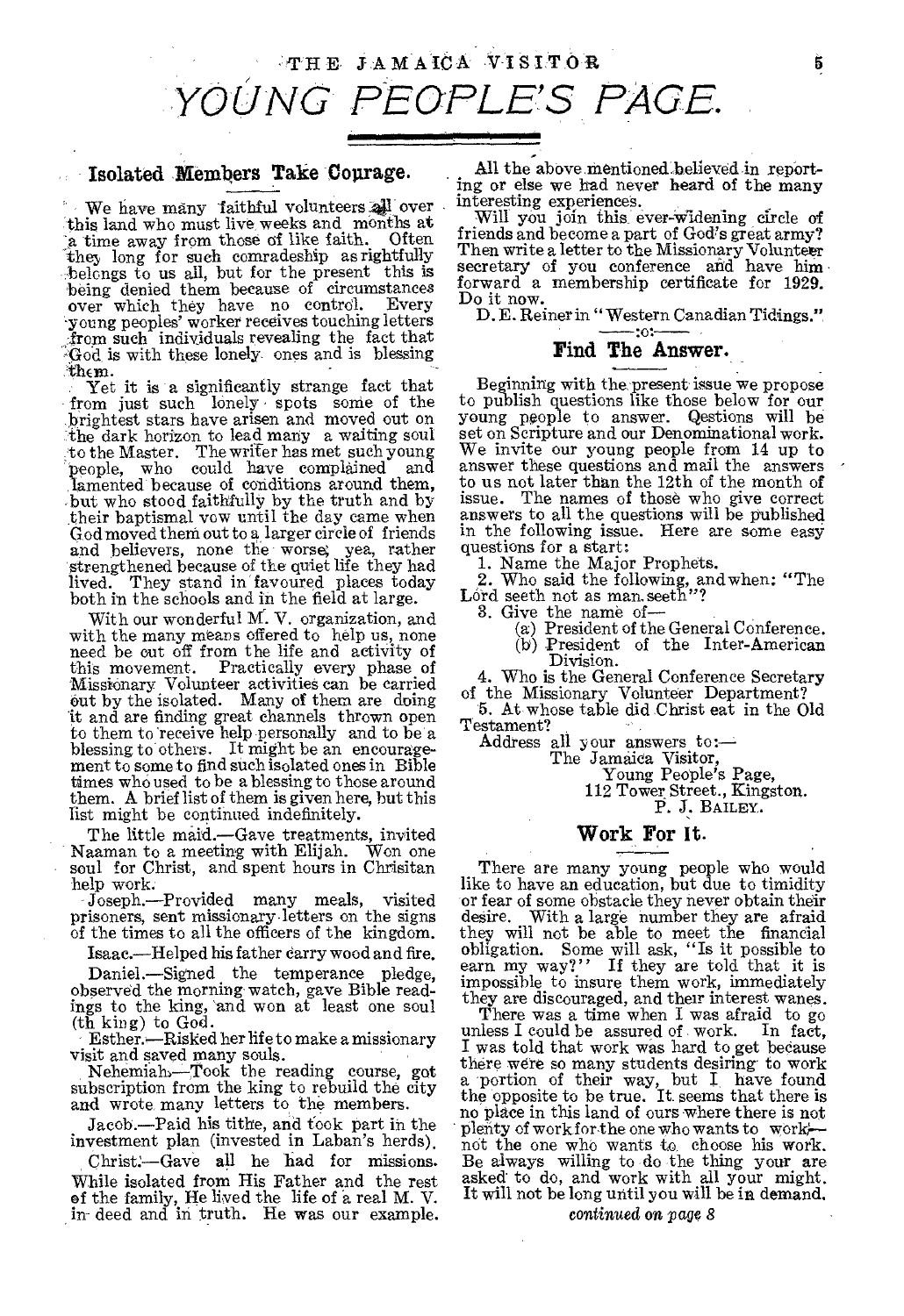### New Year's Message to Our Little. Praying For Rain.

as well as in the grown up members. Jesus could get no water to drink or to make rood loves you too, and has asked us older ones to grow, they sent for some very ugly men who help you to come to Him, because He has a paint place n Hislovely Kingdom for you. How nice! make the people think they were very great<br>Then too, He is watching you—when you help<br>mother and father and sister and brother—<br>when you are learning to read at school— for goat when you are learning to read at school— for<br>He knows it will help you to read His Word. people brought large presents to these rain-<br>He has given appels charge of you to help you doctors, as they called themselves, who ga He has given angels charge of you to help you, in your home, your school and your play.<br>In your home, your school and your play. like Jesus, gentle, loving, kind, and be always clapping and singing would be kept up. Some like Jesus, gentle, loving, kind, and be always clapping and singing would be kept up. Some trying to make others happy. In next m Visitor which you must be sure to ask your and as they did so the rain-doctors whould<br>parents to get, we are going to tell you how warn them not to speak or look back, other-<br>going children helped Jesus to save many people NEW YEAR: HAPPY AND USEFUL and so the doctors got rich while the poor<br>wish you-all a VLRY HAPPY AND USEFUL people were cheated.

address very plainly under the answers. Have showers the Lord had sent in answer to their<br>the answers in our hands by the 12th of each prayers. What rejoicing there was! They the answers in our hands by the 12th of each menth, and if you have them correct we will

Modress to "Little Folks Corner" 112 when you are in need?<br>Tower Street, Kingston. HERBERT J. EDMED,

**Folks-- from The President.** Away in Africa there are many people who have hever heard of God. They were never taught to say, "Our Father which art in hea-Dear Little. Folks,  $\frac{\text{ven}}{\text{20}}$ ,  $\frac{\text{ven}}{\text{20}}$ , as you and I have been taught, so they We are beginning a New Year, and we desire  $\frac{d}{dx}$  for not pray to God. Once when there had<br>to show you that we have an interest in you been no rain for nearly three years, and they<br>as well as in the grown up members. J in your nome, your sensou and your play.<br>Always they are with you; and their work is had to dance and sing. Day and night the<br>to try and guide you so that you will grow had to dance and sing. Day and night the from certain trees some children helped Jesus to save many people wise they would keep the rain away. But no<br>It will be so interesting. So be sure and get rain came, and the doctors blamed the people<br>the paper next month. Each month we will the paper hext mon r. become month we will.<br>become greater friends. In the meantime, I Then they would have to give more presents,<br>wish you all a VkRY HAPPY AND USEFUL and so the doctors got rich while the poor

But God did not leave them in their ignor-Your interested Brother, ance long, for a Christian native got among them, and told them if they would love and HERBERT J. EDMED. serve Jesus, His Father would send them rain **Questions For Our Little Folks.** Without any presents, simply by asking and **Questions For Our Little Folks.** believing. So one morning we saw streams of hundreds of these famished natives climbing<br>the mountain. We could hear the hymns<br>in What Bible man was left-handed?<br>they sang, led by a band of christian natives 2. Who was the first "Deacon to be stoned? that gathered with them. At last they were on 3. In what animal's carcass did Sampson top of the mountain, and there was silence, 3. In what animal's carcass did Sampson top of the mountain, and there was silence, find honey?<br>4. Who is the only woman the Bible tells us their sins, and their wicked heathen ways and 4. Who is the only woman the Bible tells us their sins, and their wicked heathen ways and to remember? to remember?<br>
- 5. What happened to a young man who sat and then they prayed, and while they asked<br>
in a window during service?<br>
- the Lord to send them rain, a bank of dark 5. What happened to a young man who sat and then they prayed, and while they asked<br>in a window during service?<br>Nore:--Children fourteen years and under clouds rose over the mountain, and soon they<br>maysend in answers. Write came running down soaked by the abundan showers the Lord had sent in answer to their the answers in our hands by the 12th of each prayers. What rejoicing there was! They month, and if you have them correct we will had really found a prayer-answering God. publish your name in the next issue. Have you learne

### \*\*\*\*\*-ilk\*--\*\*A.\*\*\*\*44 it \*\*\*et-\*\*\*\*\*\*\*\*4\*-\*\*\*\*--\*\*\*\*\*\*\*\*\*/\*\*\*0- /1k-/r,7-k\*\*\*,\*-)k, -

came off a pretty little wedding at the Regent Street church, when Brother Rennalls of Ocho Frances Freeman of the above-mentioned Campbell, where the reception was carried-<br>church. The bride was supported by Brother J. Campbell of Regent Street, and the ceremony *confinued on rage* 

**Wedding Bells.** was performed by Pastor S. U. Powell. Previous to her marriage, Sister Rennals was the Rennalls—Freeman. On September 11, there faithful Sabbath School Secretary of her church,<br>me off a pretty little wedding at the Regent where her whole-hearted services were very Street church, when Brother Retrialis of Ocho highly appreciated by all. After the ceremony Rios was united in holy wedlock to Sister the guests repaired to the home of. Brother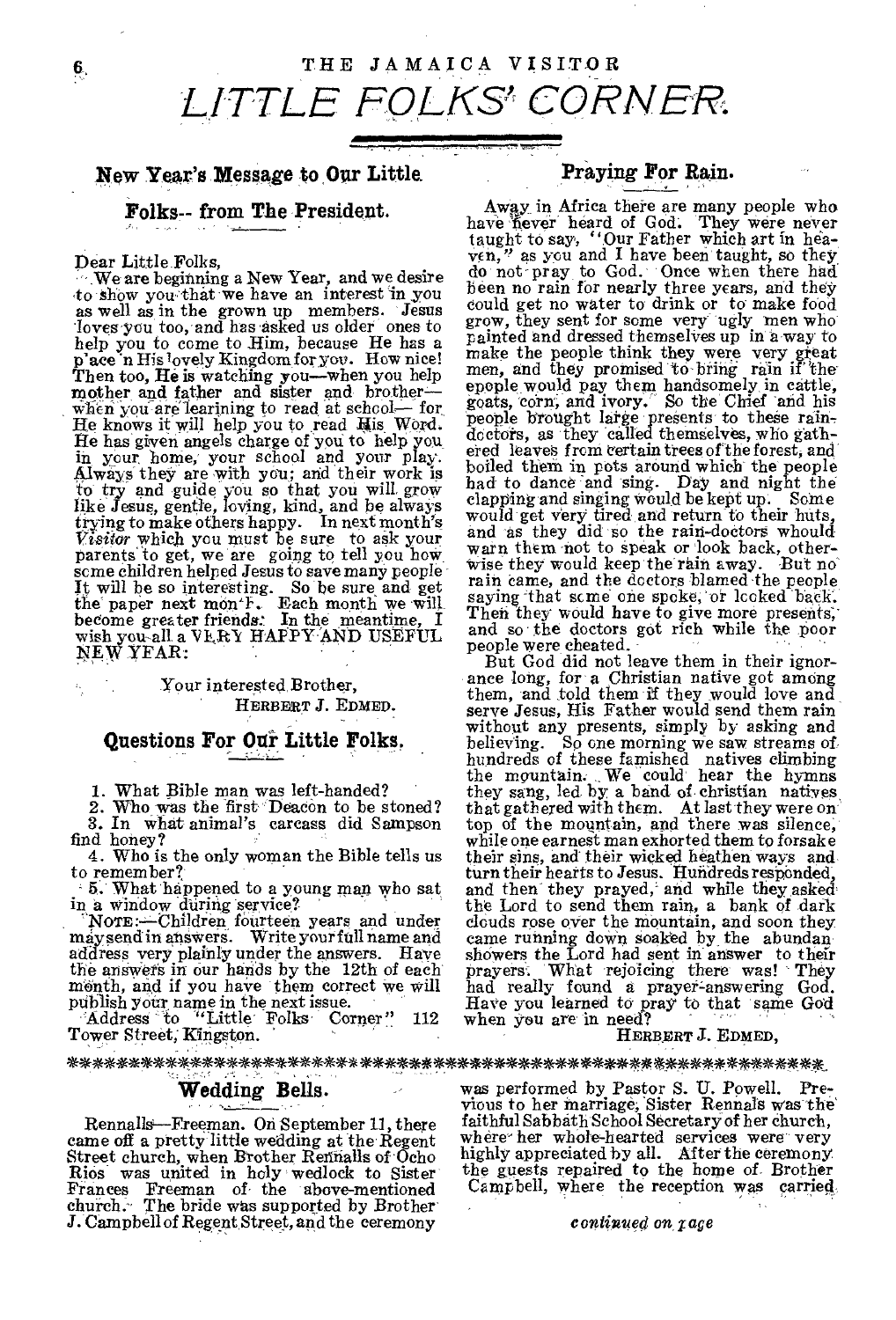### Question Corner.

Please tell us what to do about our "Present and on time." when the Superintendent comes late.

Ans.—Naturally the next officer of the school should open when the time comes; or, the Leader should appoint someone to open far the occasion. However, if the Superintendent makes a habit of attending late, change this officer.

Also tell us what to do if the Sabbath School officers are on time, but the members habitually come late.

'Ans.—Do the same thing that a train does start on time. People know that a train does not wait, so they are always in plenty of time to buy tickets etc. Why not let them know our meetings, which are appointments with God as well as with them, never wait. Remember that the ones who lost the Kingdom in the parable of the. Ten Virgins were those who came late. Perhaps it naturally followed that they had no oil for their lamps.

### *continued' rom page 3*

Reaching St. Ann's Bay on Monday, Novembet 26, I was startled with the news of the death of Brother Newton MCKenzie, the faith-ful M. V. Secretary. This young man's life was a consistent one, and he was considered one of the brightest of the young people. there. His death cast quite a gloom over the church but he was laid to rest in the blessed hope of the first resurrection. May we who yet have opportunities faithfully improve them.

That the work of God is making marvelousprogress in Jamaica and in all the earth there is no question. This should cause our hearts to rejoice, for we know that its speedy finishing means the ushering in of "the Kingdom of our<br>Lord and of His Christ." Let us do what we<br>can to hasten that glad day by finishing the work in our own hearts and in our neighbourhoods.'

 $-10:$ 

### P. J. BAILEY.

\*\*\*\*\*\*\*\*\*\*\*\*\*\*\*\*\*\*\*\*\*\*\*\*\*\*\*\*\*\*\*\*\*\*\*\*\*4\*-14-\*\*\*4\*\* aX \*\*\*\*\*\*\*:'/4/

### Report of Tithes and Offerings for Month of November, 1928.

| Churches and Cos.    |                      |    | ${\rm Tithes}$ |                       |               |         | Offerings Harvest    |                  | Ingathering          |                | Montego Bay<br>Mt. Providence               |                      | 2       | 9<br>1          | $4\%$<br>$2\frac{1}{2}$ | 0 15<br>014             | 414<br>516                          | 5            | 1<br>$3\,17$ | 516                                   |
|----------------------|----------------------|----|----------------|-----------------------|---------------|---------|----------------------|------------------|----------------------|----------------|---------------------------------------------|----------------------|---------|-----------------|-------------------------|-------------------------|-------------------------------------|--------------|--------------|---------------------------------------|
| Axe and Adze         |                      |    |                |                       |               |         |                      |                  |                      |                | Mt. Peace                                   |                      |         |                 |                         |                         |                                     |              |              |                                       |
| Blue Hole*           |                      |    |                | $611\frac{1}{2}$      | 0             | 3       | 21⁄2                 |                  |                      |                | Mt. Carey                                   |                      |         | 1 12            | 7½                      | 0 11                    | 1                                   |              | 316.4        |                                       |
|                      |                      | 2  |                |                       | 0             | 5       |                      |                  |                      |                | Mile End                                    |                      |         |                 |                         |                         |                                     |              |              |                                       |
| Bellas Gate          |                      |    |                | $510\%$               |               |         | 9¼                   |                  |                      |                |                                             |                      |         |                 |                         |                         |                                     |              |              |                                       |
| Ballimonav           |                      |    |                |                       |               |         |                      |                  |                      |                | Manchioneal                                 |                      | 2       | 7               | 5%                      | 1 13                    | $^{\circ}$                          |              |              | $4\;12\;0$                            |
| Beverley ·           |                      |    |                |                       |               |         |                      |                  |                      |                | March Town                                  |                      |         |                 |                         |                         |                                     |              |              | $14.0.0\%$                            |
| Bird's Hill          |                      | 3  | 5              | 4                     |               |         | $0.12 10\%$          | 112              |                      | $0\frac{1}{2}$ | Mandeville.                                 |                      |         | 1               | $5\%$                   | 5 15                    | $\frac{5\frac{1}{2}}{1\frac{3}{4}}$ | $-810-4$     |              |                                       |
| Bagbie*              |                      | 5  | 6              | 2                     | $1\,16\,11\%$ |         |                      |                  |                      |                | Moor Park*                                  |                      |         | 2 16            | 9%                      | 0<br>1                  |                                     | 3            | $6\,0$       |                                       |
|                      |                      |    |                |                       |               |         |                      |                  |                      |                |                                             |                      |         |                 |                         |                         |                                     |              |              |                                       |
| Belfield             |                      |    |                |                       |               |         |                      | 2                | 0                    | 6              | Mahogany Grove                              |                      |         |                 |                         |                         |                                     |              |              |                                       |
| Bonny Gate           |                      | 0  | 5              | 9                     | 0             | 5       | 4½                   |                  | 0 10                 | $2\%$          |                                             |                      |         |                 |                         |                         |                                     |              |              |                                       |
| Bluefields -         |                      |    |                |                       |               |         |                      |                  |                      |                | Newport                                     | e a                  |         |                 |                         |                         |                                     |              |              |                                       |
| Bryant Hill          |                      |    |                |                       |               |         |                      |                  |                      |                | Newell                                      |                      |         | 1 17            | $3\frac{1}{2}$          |                         | $0113\frac{1}{2}$                   | 2            |              |                                       |
| Brown's Town         |                      |    |                |                       |               |         |                      |                  |                      |                | Norway :                                    |                      |         |                 |                         |                         |                                     |              |              |                                       |
| Beeston Spring       |                      | 0  | 7              | $0\%$                 | 0             |         | 0.55                 | 0                |                      |                | New Roads                                   |                      |         |                 |                         |                         |                                     |              |              |                                       |
|                      |                      |    |                |                       |               | 4       |                      |                  |                      | 734            |                                             |                      |         |                 |                         |                         |                                     |              |              |                                       |
| Brittonville         | $\ddot{\phantom{a}}$ | 0  | 4              | 7                     |               | 011     | 3                    |                  |                      |                |                                             |                      |         |                 |                         |                         |                                     |              |              |                                       |
|                      |                      |    |                |                       |               |         |                      |                  |                      |                | Old Harbour                                 |                      | 1       | 6               | $0\frac{1}{2}$          | 0<br>4                  | . 5                                 |              | 011          | $\boldsymbol{\theta}$                 |
| Carron Hall          |                      |    |                |                       |               |         |                      |                  |                      |                | Orange                                      |                      |         |                 |                         |                         |                                     |              |              |                                       |
| Canaan*              |                      |    | i 18           | $7\%$                 |               | 014     | $3\,\%$              |                  |                      |                |                                             |                      |         |                 |                         |                         |                                     |              |              |                                       |
| Contented Hall       |                      |    | 0 19           | 2                     | 1             | 3       | $2\frac{1}{2}$       |                  | 1 19                 | 1½             | Prospect                                    |                      |         |                 |                         |                         |                                     |              |              |                                       |
|                      |                      |    |                |                       |               | -9      |                      |                  |                      |                |                                             |                      |         |                 |                         |                         |                                     |              |              |                                       |
| Craig                |                      |    |                | 1 19 10 $\frac{1}{4}$ | 0.1           |         | 9%                   | $\boldsymbol{2}$ | 4                    | $8\frac{1}{2}$ | Port Antonio                                |                      |         | 2               | 6%                      |                         | 2%                                  | 5            | 3            | - 014                                 |
| Campbell's Castle    |                      |    |                |                       |               |         |                      |                  |                      |                | Porus                                       | ٠.                   |         |                 |                         |                         |                                     |              |              |                                       |
| Coleyville           |                      |    |                |                       |               |         |                      |                  |                      |                | Port Maria                                  |                      |         |                 |                         |                         |                                     |              |              |                                       |
| Cornwall Barracks.   |                      |    |                |                       |               |         |                      |                  |                      |                |                                             |                      |         |                 |                         |                         |                                     |              |              |                                       |
|                      |                      |    |                |                       |               |         |                      |                  |                      |                | Riversdale                                  |                      | 3       | 6               | 3                       | O 16                    | 8.                                  |              | 1 19         | - 1                                   |
|                      |                      |    |                |                       |               |         |                      |                  |                      |                |                                             |                      |         |                 |                         |                         |                                     |              |              |                                       |
| Duxes —              |                      |    |                | $0.1811\%$ 0          |               | 5       | $5\%$                |                  |                      |                | Race Course                                 |                      |         |                 | $\ddot{\phantom{a}}$    |                         |                                     |              |              |                                       |
| Darliston            |                      | 4  | 2              | $9\frac{3}{4}$        | 1             | 5       | $10\frac{1}{2}$      | 2                | 8                    |                |                                             |                      |         |                 |                         |                         |                                     |              |              |                                       |
| Deven.               |                      |    |                |                       |               |         |                      |                  |                      |                | Spring Garden                               |                      |         |                 |                         |                         |                                     |              |              |                                       |
| Dalvey               |                      |    |                |                       |               |         |                      |                  |                      |                | Sheffield                                   |                      |         |                 |                         |                         |                                     |              |              |                                       |
|                      |                      |    |                |                       |               |         |                      |                  |                      |                | Soanish Town*                               |                      |         | 411             | 8%                      | 2                       |                                     | $4/6$ $34$   | 6            |                                       |
|                      |                      |    |                |                       |               |         |                      | 7                |                      |                |                                             |                      |         | 5               | 2                       | 0                       | 10 11                               | 1            | 7            | 7 .                                   |
| Everton Park*        |                      |    |                | 3 11 10.              | 0             |         | $610\%$              |                  |                      |                | St. Ann's Bay                               |                      |         |                 |                         |                         |                                     |              |              |                                       |
| East End             |                      |    |                |                       |               |         | . .                  |                  | . .                  |                | Southfield*                                 |                      |         |                 |                         |                         |                                     | 0            | -14          | Ø.                                    |
|                      |                      |    |                |                       |               |         |                      |                  |                      |                | Santa Cruz                                  |                      |         | 116             | 7%                      |                         | $0 - 510\%$                         |              | $1 - 6$      | 9.                                    |
| <b>Florence Hill</b> |                      |    |                |                       |               |         |                      |                  |                      |                | Seaford Town                                |                      |         | 1 19            | 7                       | 011                     | 5                                   |              | 8 18         | $2\%$                                 |
| Flower Hill          |                      |    |                |                       |               |         |                      |                  |                      |                | Sav-la-mar                                  | . .                  |         | 0 10            | 0.                      |                         |                                     |              |              |                                       |
| <b>Fustic Grove</b>  | $\cdot$              |    |                |                       |               |         | $\ddot{\phantom{1}}$ |                  | $\ddot{\phantom{1}}$ |                | Swift Rıver                                 |                      |         |                 |                         |                         |                                     |              |              |                                       |
|                      | $\ddot{\phantom{a}}$ |    |                |                       |               |         | $\sim$               |                  | $\ddot{\phantom{a}}$ |                |                                             |                      |         |                 |                         |                         |                                     |              |              |                                       |
|                      |                      |    |                |                       |               |         |                      |                  |                      |                | Springfield                                 |                      |         |                 |                         |                         |                                     |              |              |                                       |
| Goshen               |                      |    |                |                       |               |         |                      |                  |                      |                | Sheerwood Content                           |                      |         | $\epsilon$ 7    |                         |                         |                                     |              |              |                                       |
| Glengoffe            |                      |    |                | $01611\%$             | 0             | 8       | $3\%$                |                  | $0.12 - 9$           |                | Sheerwood Forest                            |                      |         | 1 10            | $4\%$                   | 1                       | 8%                                  | 1            |              |                                       |
| Guy's Hill           | ٠.                   |    | 3 19           | $0\frac{1}{2}$        | 1             | 0       | 4                    | 0                | 9                    | 6              |                                             |                      |         |                 |                         |                         |                                     |              |              |                                       |
| Grove Town           |                      |    |                |                       |               |         |                      |                  |                      |                | Trinityville                                |                      | ĩ       | 3               | $3\frac{1}{2}$          | 8<br>0                  | $4\frac{1}{2}$                      |              |              |                                       |
|                      | . .                  |    |                | ٠.                    |               |         |                      |                  |                      |                |                                             |                      |         |                 |                         |                         |                                     |              |              |                                       |
| George Town          | . .                  |    |                |                       |               |         |                      |                  |                      |                | $Troy \sim$                                 |                      |         |                 |                         |                         |                                     |              |              |                                       |
| Grantsville          | . .                  |    |                |                       |               |         |                      |                  |                      |                | Tuscany                                     |                      |         |                 |                         |                         |                                     |              |              |                                       |
|                      |                      |    |                |                       |               |         |                      |                  |                      |                |                                             |                      |         |                 |                         |                         |                                     |              |              |                                       |
| Hart Hill            |                      |    | 7              | 10                    | 1             |         |                      |                  |                      |                | Upper Regent St.                            |                      | 6       | 15              | 6¼                      |                         |                                     |              |              | $0\frac{1}{2}$ 10 19 10 $\frac{1}{2}$ |
| Hill Top             |                      |    |                |                       |               |         |                      |                  |                      |                |                                             |                      |         |                 |                         |                         |                                     |              |              |                                       |
| Hector's River       |                      |    |                | 0                     |               | 6       | $5\frac{1}{2}$       |                  | 015                  |                | Vaughnsfield                                |                      |         | 017             | 2                       | 0                       | 3                                   |              | 016          | 6                                     |
|                      |                      | 1  | 0              |                       | 0             |         |                      |                  |                      | -0             |                                             |                      |         |                 |                         |                         | $8\frac{1}{2}$                      |              |              |                                       |
|                      |                      |    |                |                       |               |         |                      |                  |                      |                |                                             |                      |         |                 |                         |                         |                                     |              |              |                                       |
| Jack's River         |                      |    |                |                       |               |         |                      |                  |                      |                | $\mathbf{Waterloo*}$ . $\mathbf{\hat{\ } }$ |                      |         | 0 18            | š                       | 0 II                    |                                     |              | 010          |                                       |
| Jointwood            |                      |    | 4              | 216                   |               | 0 17    | $1\frac{1}{2}$       |                  | 1'17                 | 0              | Windsor Forest                              |                      | ъ.      |                 |                         |                         |                                     |              |              |                                       |
|                      |                      |    |                |                       |               |         |                      |                  |                      |                | White $\mathrm{Hil}$                        | $\ddot{\phantom{1}}$ |         |                 | 0.611%                  | 0.2                     | $-5\frac{3}{4}$                     | $\mathbf{o}$ |              | $6-4\frac{1}{2}$                      |
|                      |                      | 49 | 15             | $6\frac{1}{4}$        |               | $7\,12$ | 3% 18 15             |                  |                      |                |                                             |                      |         |                 |                         | 0                       |                                     | $\Omega$     |              |                                       |
| Kingston             |                      |    |                |                       |               |         |                      |                  |                      |                | White House                                 |                      | 0       | 19 <sub>1</sub> | 8                       | $\overline{\mathbf{5}}$ |                                     |              | 4            | $4\frac{1}{2}$                        |
| Kencot               |                      |    |                |                       | 3             | 3       | 2                    |                  | $2^{\circ}15$        |                | Isol*                                       |                      | -45     | $\bf{0}$        | 6                       | 81684                   |                                     | 136.         | 2            | 6.                                    |
|                      |                      |    |                |                       |               |         |                      |                  |                      |                |                                             |                      |         |                 |                         |                         |                                     |              |              |                                       |
| Lamb's River         |                      |    |                |                       |               |         |                      |                  |                      |                | Totals                                      |                      | . . 214 | 9               | $2\frac{1}{2}$ 56       |                         |                                     |              |              | 0 234 300 12 434                      |
| Linstead             |                      |    |                |                       |               |         |                      |                  | 0 15                 | 4              |                                             |                      |         |                 |                         |                         |                                     |              |              |                                       |
| Long Bay             |                      |    |                |                       |               |         |                      |                  |                      |                |                                             |                      |         |                 |                         |                         |                                     |              |              |                                       |
|                      |                      |    |                |                       |               | 5       |                      |                  |                      |                | *October's report included.                 |                      |         |                 |                         |                         |                                     |              |              |                                       |
| Little London*       |                      |    |                |                       |               |         | $3\frac{1}{4}$       |                  |                      | 2%             |                                             |                      |         |                 |                         |                         | J. W. Grouxds. Treas.               |              |              |                                       |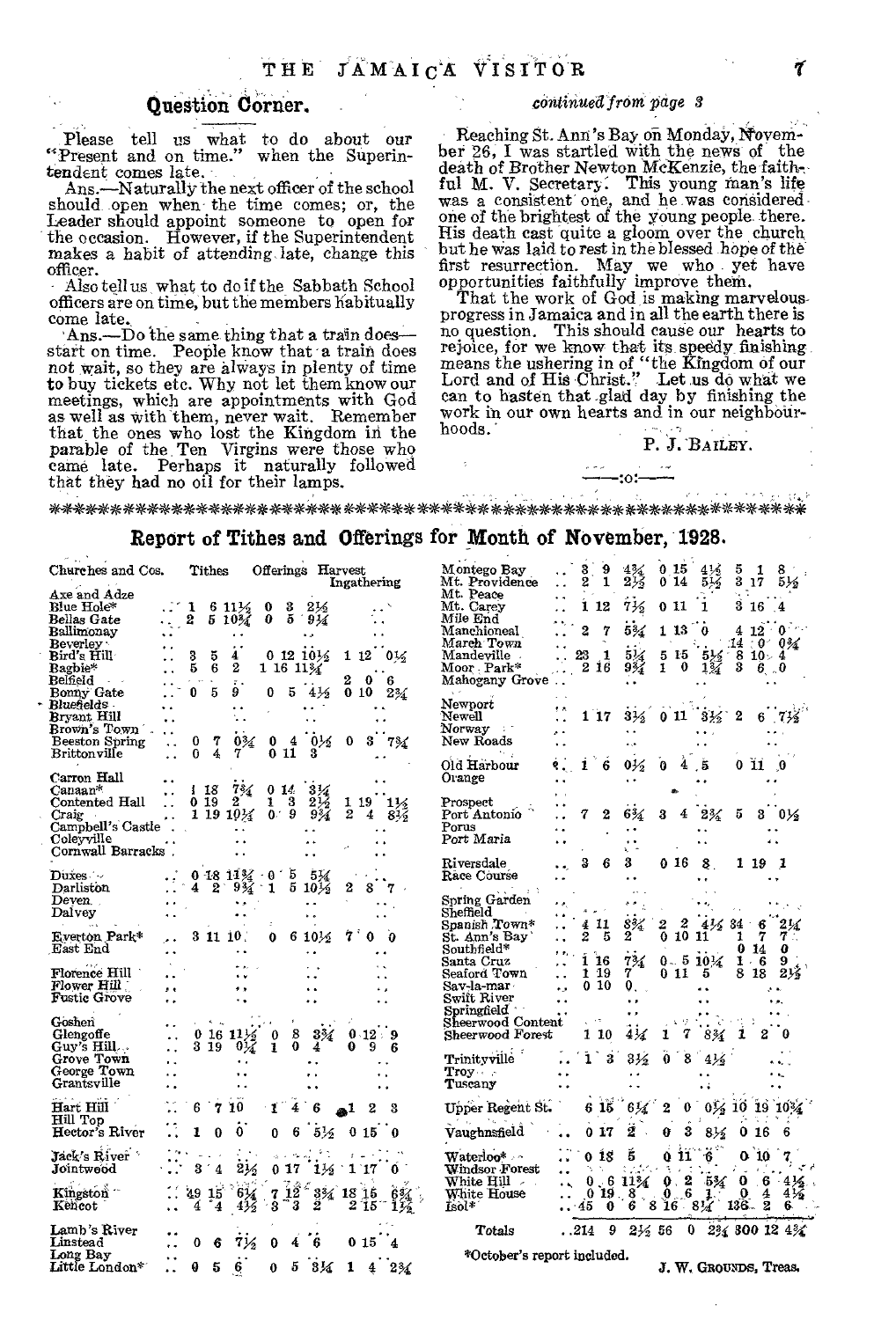### **THE 'JAMAICA VISITOR**

Published monthly by 'the The Jamaica Conference of Seventh-day Adventists on the

first of the month at 112, Tower Street, Kingston.

- All subscriptions should be sent to the Jamaica Book and Bible House, 112, Tower Street, Kingston. Price 1/ per.annum.
- All matter for publication should be sent to
- "The Jamaica Visitor," 112, Tower street Kingston, and be written on one side of the paper only.
- Temporary Associate Editors, H. J. Edmed, P. J. Bailey.

### Special Notice Re "The Visitor".

With a view to enlisting the interest of all our people in the monthly visits of the " Visitor, ' our local [Conference paper, we are plan-nig to improve its general character, hoping thereby to obtain better financial support and to bring items of importance to the attention of all our members. A page will be devoted to the children, who will he called "Our Little Folks." A page will be of special interest to the Young People of our homes. The Colporteurs will have space for their brief reports, and the Ministers and Church Officers will be invited to send in contributions of news items referring to the progress of the'work in their Church depart-ments. We will also include a. few brief reports of special manifestations of the Holy Spirit working in the Mission Fields; and other items of interest suitable for all our people to read. We want every family. of our people to have a copy each month, and the price will be as in the past, one shilling per annum. Will you not send in your name in time to have the full year's numbers?-

H. J. EDMED.

# --:0 *continued* from *page 5*

I often think of a statement I once heard: "Any student may obtain an education who wants one bad enough long enough."

You will never get an education by just desiring it; action is necessary. Talk it; work for it; plant on it; prepare to start it this this fall at M. E. A. Satan's desire is to ensnare you either by inactivity or by evil associates of the world. This is defeated by the true object-of education which is, "To bring man back into harmony with God so as to elevate and ennoble his moral nature that he may again reflect the image of his Creator.

"Infinite wisdom sets before us the great lessons of life,—lessons df duty and happiness. These are often hard to learn, but without them we can make no real progress. They cost us effort and tears, and even agony, but we must not falter or: grow weary. We shall at last hear the Master say, "Child, come up<br>higher. "—Charles Behrens in "North Pacific Union Gleaner.",

### *continued from rage 6,*

through, and the couple immediately after left for their new home.

We trust that these two young people will so let their light shine that many through their influence shall be found within the New Jeru-salem when she shall come forth "as a bride adorned for her husband."

### P. J. BAILEY.

### **Report of Colporteur Work,**

### **Jamaica Conference, November 1928.**

| Name.                | Book.          | Hours. | $t$ rders.                      | V.Jue of<br>i raers.                                      |  |  |  |  |  |  |  |  |
|----------------------|----------------|--------|---------------------------------|-----------------------------------------------------------|--|--|--|--|--|--|--|--|
| <b>B. A. Rickets</b> | H.W.           | 118    | 55                              | £71<br>17<br>9                                            |  |  |  |  |  |  |  |  |
| L. F. Lindsay        | H.P.<br>H.P.   | 46     | 34                              | *23<br>14<br>9<br>39<br>6<br>0                            |  |  |  |  |  |  |  |  |
| C. A. Pitter         | 0.D.<br>н.м.   | 20     | 11                              | *15<br>0<br>θ<br>13<br>12<br>0                            |  |  |  |  |  |  |  |  |
| E. C. H. Reid        | H.P.<br>H.W.   | 16     | 9                               | $*12$<br>0<br>16<br>12<br>12<br>0                         |  |  |  |  |  |  |  |  |
| A. Rinbinson         | H.P.<br>R.J.   | 40     |                                 | $*12$<br>12<br>0<br>$\bf{3}$<br>$*12$<br>8                |  |  |  |  |  |  |  |  |
| B. E. Hurst          | B.R.<br>R.P.   | 54     | 42                              | 2<br>. 41<br>O                                            |  |  |  |  |  |  |  |  |
| A. Spence            | P.P.F.<br>R.J. | 38     | 26                              | 1<br>*11<br>0<br>31<br>$^6_0$                             |  |  |  |  |  |  |  |  |
| L. Dillon            | H.P.<br>H.P.   | 20     | 10                              | *6<br>-17<br>6<br>$_{12}$<br>10                           |  |  |  |  |  |  |  |  |
| C. J. Ogilvie        | R.J.<br>H. W.  | 20     | 25                              | *1<br>10<br>0<br>21<br>12<br>O                            |  |  |  |  |  |  |  |  |
| F. J. Jones          | H.P.<br>R.J.   | 51     | $20 -$                          | $12\ \ 13$<br>G.                                          |  |  |  |  |  |  |  |  |
| M. Lalor             | H.P.<br>H.P.   | 75     | . 87                            | 9<br>14 12<br>$*2.$                                       |  |  |  |  |  |  |  |  |
| Miscellaneous        |                |        |                                 | $\boldsymbol{0}$<br>0<br>10<br>9<br>47<br>12<br>*47<br>11 |  |  |  |  |  |  |  |  |
| Totals               |                | 493    | $268$ $^{\circ}$                | £318 18<br>3                                              |  |  |  |  |  |  |  |  |
|                      |                |        | Albert R. Haig.<br>Asst. F.M.S. |                                                           |  |  |  |  |  |  |  |  |

NorE-The Asterick represents value of books delivered.

### **OBITUARY.**

 $-30$  :  $-$ 

On the evening of November 26, we were summoned to the graveside of our departed Brother N. McKenzie, the Missionary Volun-teer Secretary of the St. Ann's Bay Society. Brother McKenzie was born on October 18, 1906. He embraced this Third Angel's Message and was baptised in 1922. The funeral service was conducted by Brother P. J. Bailey who spoke words of comfort from Job 19:25-27. This brother's life has given us hope to meet him when the righteous dead shall come forth to live forever.

W. A. STEVENS.

**All the members of the office staff take advantage-.of this space to wish all our members a' very, happy, prosperous, and bfessed New Year in both spiritual and temporal experiences.**